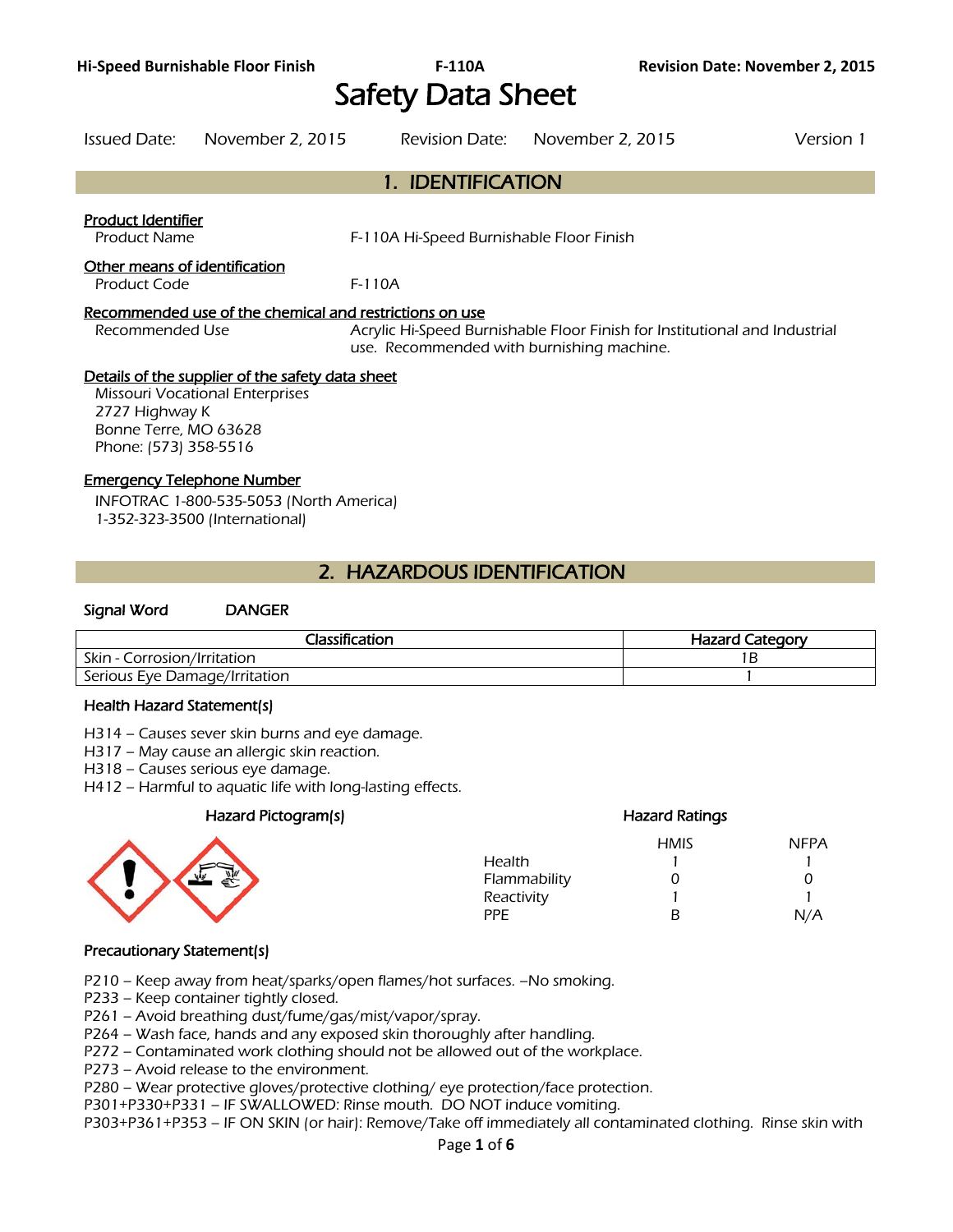## **Hi-Speed Burnishable Floor Finish F-110A Revision Date: November 2, 2015**

water/shower.

P363 – Wash contaminated clothing before reuse.

P304+P340 – IF INHALED: Remove victim to fresh air and keep at rest in a position comfortable for breathing.

P312 – Call a POISON CENTER or doctor/physician if you feel unwell.

P305+P351+P338 – IF IN EYES: Rinse cautiously with water for several minutes. Remove contact lenses, if present and easy to do. Continue rinsing.

P310 – Immediately call a POISON CENTER or doctor/physician.

P403+P235 – Store in a well-ventilated place. Keep cool.

P405 – Store locked up.

P501 – Dispose of contents/container to an approved waste disposal site.

## Potential Health Effects

| May cause skin corrosion/irritation/burns. |
|--------------------------------------------|
| May cause eye damage.                      |
| May cause respiratory irritation.          |
| May be harmful if swallowed.               |
|                                            |

## 3. COMPOSITION/INFORMATION ON INGREDIENT

| <b>Chemical Name/Pure Substance</b> | CAS#        | Weight-% |
|-------------------------------------|-------------|----------|
| Duraplus 2                          | Proprietary | 50-55    |
| Water                               | 7732-18-5   | 25-30    |
| Michem Emulsion 37135               | Proprietary | $5 - 10$ |
| Eastman DE Solvent                  | 111-90-0    | $5 - 10$ |
| Dipropylene Glycol                  | 25265-71-8  | $0 - 2$  |
| Tributoxyethyl Phosphate            | $78-51-3$   | $0 - 2$  |
| E-cryl 802                          | Proprietary | $0 - 2$  |
| Eastman Texanol Ester Alcohol       | 25265-77-4  | $0 - 2$  |

\*\*If Chemical Name/CAS No is "proprietary" and/or Weight-% is listed as a range, the specific chemical identity and/or percentage of composition has been withheld as a trade secret.

## 4. FIRST-AID MEASURES

| <b>General Advice</b>                                  | If you feel unwell, seek medical advice (show label where possible).                                                                                                  |
|--------------------------------------------------------|-----------------------------------------------------------------------------------------------------------------------------------------------------------------------|
| <b>Eye Contact</b>                                     | Rinse cautiously with water for several minutes. Remove contact lenses, if present and easy<br>to do. Continue rinsing. Get medical advice/attention.                 |
| <b>Skin Contact</b>                                    | Wash off immediately with plenty of water. Take off contaminated clothing. Wash<br>contaminated clothing before reuse. If skin irritation persists, call a physician. |
| Inhalation                                             | Remove victim to fresh air and keep at rest in a position comfortable for breathing. Call a<br>POISON CENTER or doctor/physician if you feel unwell.                  |
| Ingestion                                              | Rinse mouth. Do NOT induce vomiting. Call a POISON CENTER or doctor/physician if you<br>feel unwell.                                                                  |
| h da an tura a chaich ar conaine crea a co-d-a Chaiche |                                                                                                                                                                       |

#### Most important symptoms and effects

Symptoms Prolonged contact may cause painful stinging or burning of eyes and lids, watering of eye,<br>Symptoms and irritation. Prolonged contact may over saves soves skip irritation or mild burn and irritation. Prolonged contact may even cause severe skin irritation or mild burn.

## 5. FIRE-FIGHTING MEASURES

## Extinguishing Media

Suitable Extinguishing Media: Dry powder, water spray, foam

Unsuitable Extinguishing Media: Do not use water jet, as this will spread the fire.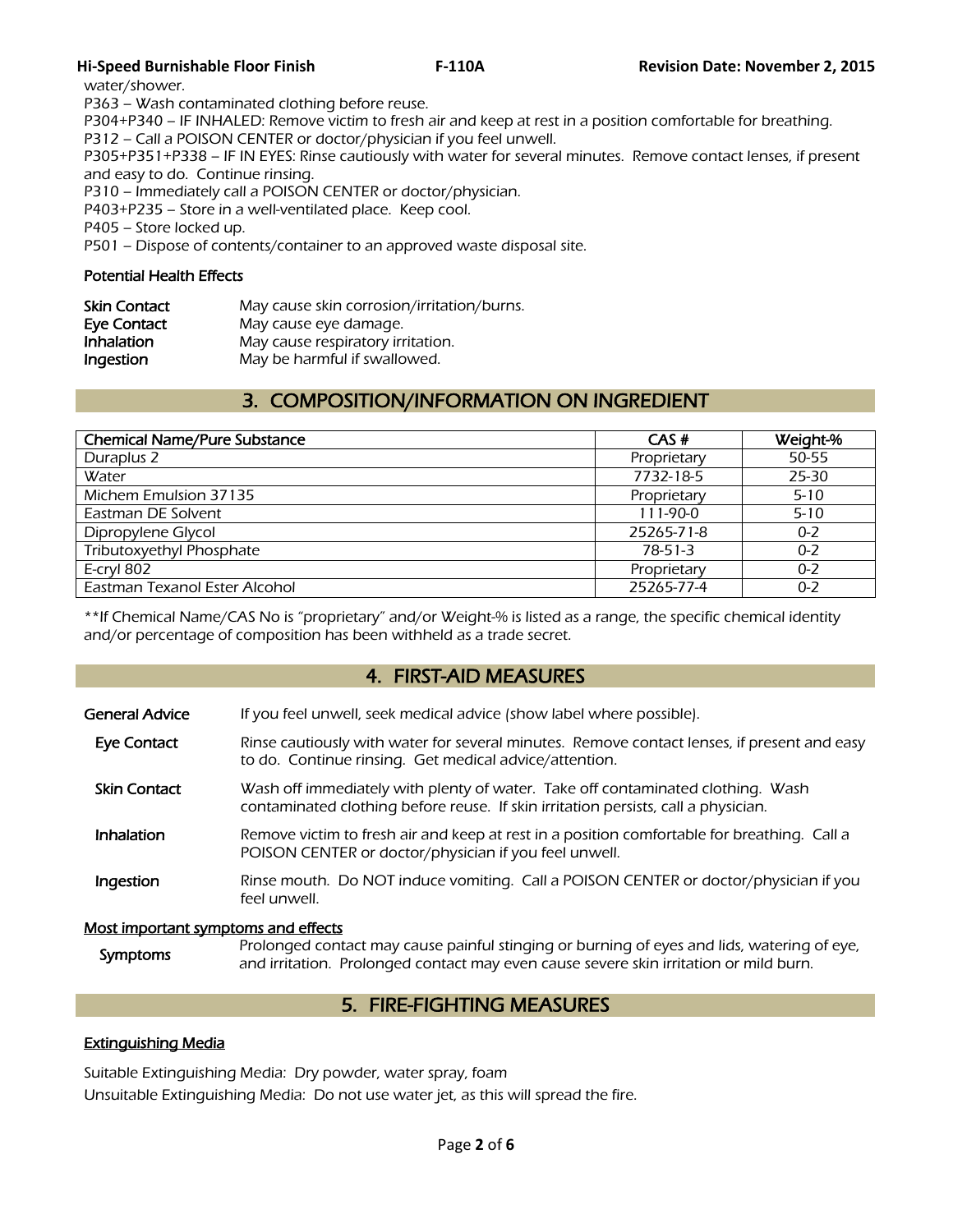## **Hi-Speed Burnishable Floor Finish F-110A Revision Date: November 2, 2015**  Specific Hazards Arising from the Chemical

Components of this product may decompose upon heating to produce corrosive and/or toxic fumes. May form peroxides of unknown stability.

## Protective equipment and precautions for firefighters

As in any fire, wear self-contained breathing apparatus pressure-demand, MSHA/NIOSH (approved or equivalent) and full protective gear. Move containers from fire area if you can do so without risk.

## 6. ACCIDENTAL RELEASE MEASURES

#### Personal precautions, protective equipment and emergency procedures

| Personal precautions                              | Keep unnecessary personnel away. Do not get in eyes, on skin, or on<br>clothing. Do not eat, drink, or smoke in areas where this material is used.<br>Wash thoroughly after handling. Wet material may pose a slipping hazard.<br>Ensure adequate ventilation, especially in confined areas. |  |
|---------------------------------------------------|----------------------------------------------------------------------------------------------------------------------------------------------------------------------------------------------------------------------------------------------------------------------------------------------|--|
| <b>Environmental precautions</b>                  | Do not flush into surface water or sanitary sewer system. See Section 12<br>for additional ecological information. Avoid release to the environment.                                                                                                                                         |  |
| Methods and material for containment and clean up |                                                                                                                                                                                                                                                                                              |  |
| <b>Methods for Containment</b>                    | Prevent further leakage or spillage if safe to do so.                                                                                                                                                                                                                                        |  |
| Methods for Clean up                              | Contain spillage, and then collect with non-combustible absorbent material<br>(sand, earth, vermiculite), and place in a container for disposal according to<br>local/national regulations.                                                                                                  |  |

## 7. HANDLING AND STORAGE

#### Precautions for safe handling

Handle in accordance with good industrial hygiene and safety practice. Use only in well ventilated areas. Do not breathe dust/fume/gas/mist/vapors/spray. Wash face, hands, and any exposed skin thoroughly after handling. Use personal protection recommended in Section 8.

## Conditions for safe storage, including any incompatibilities

Storage Conditions Keep containers tightly closed in a dry, cool and well-ventilated place. Store in original container. Store containers on pallets. Keep away from food, drink, and animal feed. Store locked up. Keep from freezing. **Incompatible Materials** Keep away from heat, sparks, and open flames. See section 10 of this SDS.

## 8. EXPOSURE CONTROLS/PERSONAL PROTECTION

| Chemical<br>ane          | .<br>GIP<br>nι           | <b>OSHA PEI</b><br>CL. | NIOSH IDI H              |
|--------------------------|--------------------------|------------------------|--------------------------|
| $\overline{\phantom{0}}$ | $\overline{\phantom{0}}$ | -                      | $\overline{\phantom{a}}$ |
|                          |                          |                        |                          |

#### Appropriate engineering controls

Engineering Controls Apply technical measures to comply with the occupational exposure limits.

#### Individual protection measures, such as personal protective equipment

| Eye/Face Protection                   | Wear approved safety goggles.                                                                                                                                              |
|---------------------------------------|----------------------------------------------------------------------------------------------------------------------------------------------------------------------------|
| Skin and Body Protection              | Wear appropriate clothing to prevent repeated or prolonged skin contact.                                                                                                   |
| Respiratory Protection                | Ensure adequate ventilation, especially in confined areas.                                                                                                                 |
| <b>General Hygiene Considerations</b> | Do not eat, drink, or smoke when using this product. Wash contaminated<br>clothing before reuse. Handle in accordance with good industrial hygiene<br>and safety practice. |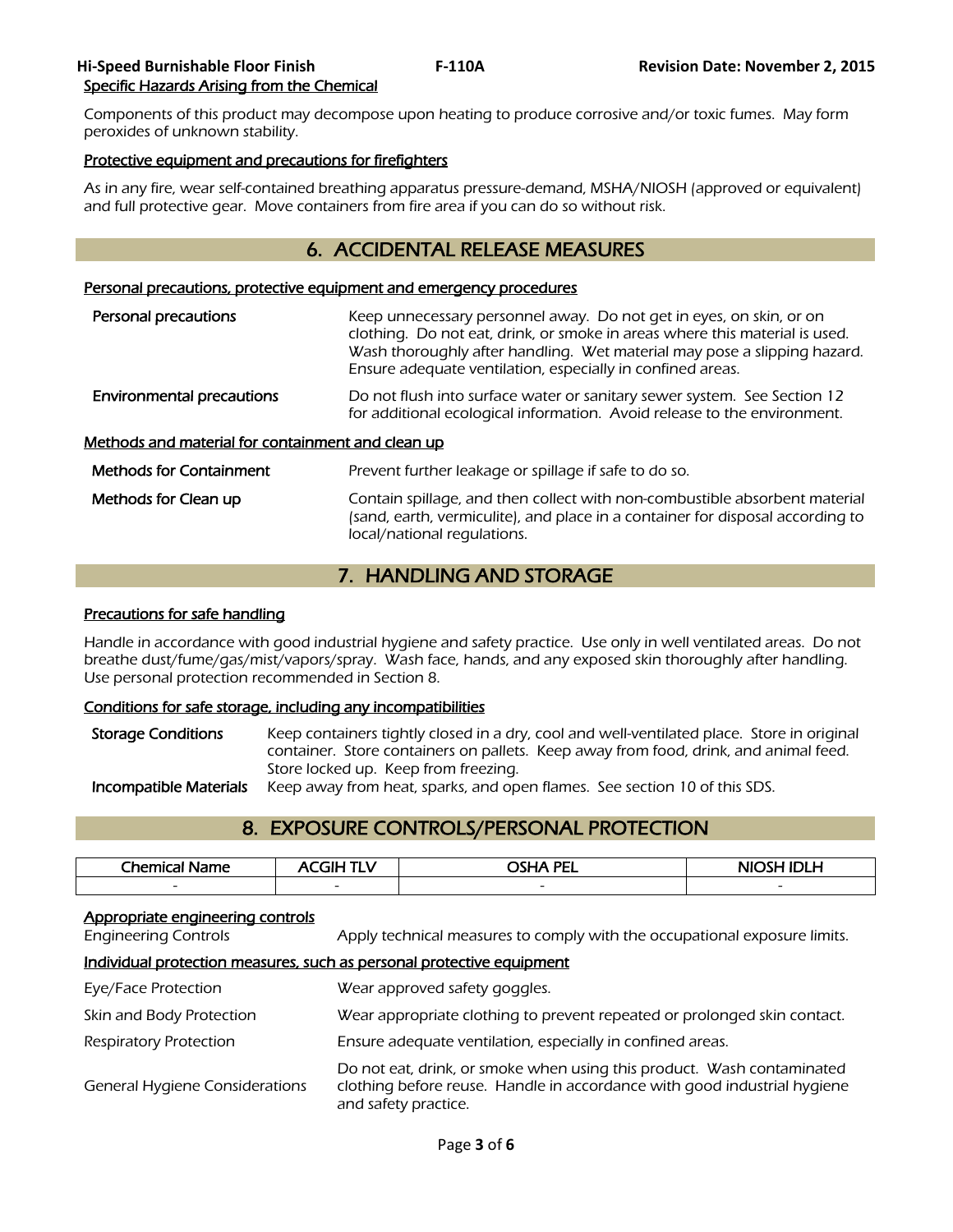9. PHYSICAL AND CHEMICAL PROPERTIES

### **A**ppearance

| <u>.,,,,,,,,,,,</u>                                                                                                                                                                                                                                                                                                                                                                                                                                                                                                                                             |                           |                                                                                                                                                                                                                                                                                                      |                               |                                  |
|-----------------------------------------------------------------------------------------------------------------------------------------------------------------------------------------------------------------------------------------------------------------------------------------------------------------------------------------------------------------------------------------------------------------------------------------------------------------------------------------------------------------------------------------------------------------|---------------------------|------------------------------------------------------------------------------------------------------------------------------------------------------------------------------------------------------------------------------------------------------------------------------------------------------|-------------------------------|----------------------------------|
| <b>Physical State</b><br>Color                                                                                                                                                                                                                                                                                                                                                                                                                                                                                                                                  | Liquid                    | Milky White                                                                                                                                                                                                                                                                                          | Odor<br><b>Odor Threshold</b> | Slight Ammonia<br>Not Determined |
| <b>Property</b>                                                                                                                                                                                                                                                                                                                                                                                                                                                                                                                                                 | <b>Values</b>             |                                                                                                                                                                                                                                                                                                      | <b>Remarks - Method</b>       |                                  |
| рH<br><b>Melting Point/Freezing Point</b><br><b>Boiling Point/Boiling Range</b><br><b>Flash Point</b><br><b>Evaporation Rate</b><br>Flammability (Solid, Gas)<br><b>Upper Flammability Limits</b><br>Lower Flammability Limits<br><b>Vapor Pressure</b><br><b>Vapor Density</b><br><b>Specific Gravity</b><br><b>Water Solubility</b><br>Solubility in other solvents<br><b>Partition Coefficient</b><br><b>Auto-ignition Temperature</b><br><b>Decomposition Temperature</b><br><b>Viscosity</b><br><b>Explosive Properties</b><br><b>Oxidizing Properties</b> | $8-9$<br>1.03<br>Complete | Not determined<br>Not determined<br>Not determined<br>Not determined<br>Liquid- Not Applicable<br>Not determined<br>Not determined<br>Not determined<br>Not determined<br>Not determined<br>Not determined<br>Not determined<br>Not determined<br>Not determined<br>Not determined<br>Not determined |                               |                                  |
|                                                                                                                                                                                                                                                                                                                                                                                                                                                                                                                                                                 | 10.                       | <b>STABILITY AND REACTIVITY</b>                                                                                                                                                                                                                                                                      |                               |                                  |
|                                                                                                                                                                                                                                                                                                                                                                                                                                                                                                                                                                 |                           |                                                                                                                                                                                                                                                                                                      |                               |                                  |

| Reactivity                                        | Not reactive under normal conditions.                                |  |
|---------------------------------------------------|----------------------------------------------------------------------|--|
| <b>Chemical Stability</b>                         | Stable under recommended storage conditions.                         |  |
| <b>Conditions to Avoid</b>                        | Exposure to sunlight. Heat, sparks, flames.                          |  |
| Incompatible materials                            | Amines, oxidizing agents, reducing agents.                           |  |
| <b>Hazardous Decomposition</b><br><b>Products</b> | Nitrogen oxides, carbon oxides, sulfur oxides, hydrogen chloride gas |  |
| <b>Hazardous Polymerization</b>                   | Will not occur.                                                      |  |

# 11. TOXICOLOGICAL INFORMATION

## Mixture Toxicity

I

Toxicological data have not been determined specifically for this product.

# 12. ECOLOGICAL INFORMATION

## **Ectotoxicity**

Ecological studies have not been carried out on this product.

# 13. DISPOSAL CONSIDERATIONS

| Disposal Instructions | Dispose of in accordance with applicable local, regional, national, and<br>international regulations. |
|-----------------------|-------------------------------------------------------------------------------------------------------|
| Hazardous Waste Code  | Not available.                                                                                        |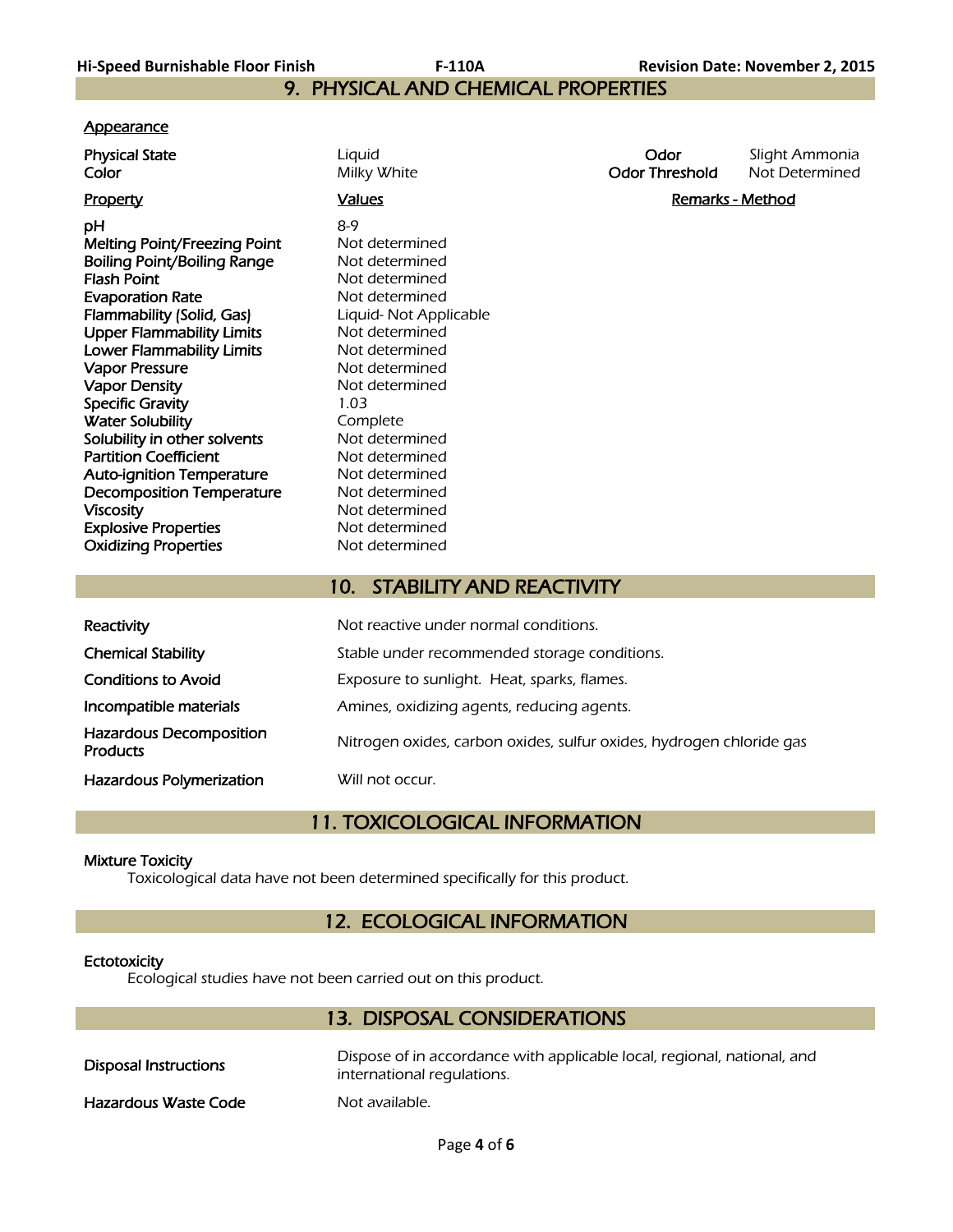| Hi-Speed Burnishable Floor Finish        | <b>F-110A</b>                                                                                                                                    | <b>Revision Date: November 2, 2015</b> |
|------------------------------------------|--------------------------------------------------------------------------------------------------------------------------------------------------|----------------------------------------|
| Waste from residues / unused<br>products | Use or reuse if possible.                                                                                                                        |                                        |
| <b>Contaminated Packaging</b>            | Dispose of as unused product. Dispose of container in accordance with<br>applicable local, regional, national, and/or international regulations. |                                        |
|                                          | <b>14. TRANSPORT INFORMATION</b>                                                                                                                 |                                        |
|                                          |                                                                                                                                                  |                                        |
| <b>Note</b>                              | Please see current shipping paper for most up to date shipping information,<br>including exemptions and special circumstances.                   |                                        |
| DOT I.D. Number                          | Not available.                                                                                                                                   |                                        |
| <b>DOT Proper Shipping Name</b>          | Not available.                                                                                                                                   |                                        |
| <b>DOT Hazard Classes:</b>               |                                                                                                                                                  |                                        |
| US DOT                                   | Not available.                                                                                                                                   |                                        |
| Road (ADR)                               | Not available.                                                                                                                                   |                                        |
| Air (ICAO/IMDG)                          | Not available.                                                                                                                                   |                                        |
| Sea (IMO/IMDG)                           | Not available.                                                                                                                                   |                                        |
| Packing Group                            | Not available.                                                                                                                                   |                                        |
| <b>DOT Label</b>                         | Not available.                                                                                                                                   |                                        |

# 15. REGULATORY INFORMATION

### U.S. Federal Regulations

Contents of this SDS comply with OSHA Hazard Communication Standard CFR 1910.1200.

## OSHA Hazard Communication Standard (29 CFR 1910.1200)

( X ) Hazardous ( ) Non- Hazardous

## SARA TITLE III

| Section 302/304<br>Section 311/312        | Extremely Hazardous Substances: None.<br>(40CFR370) Hazardous Categories: Acute.                                                            |
|-------------------------------------------|---------------------------------------------------------------------------------------------------------------------------------------------|
| Section 313                               | Contains the following SARA 313 Toxic Release Chemicals: Diethylene<br>Glycol Monoethyl Ether, Zinc Ammonia Carbonate Complex, and Ammonia. |
| <b>CERCLA</b><br><b>CERCLA Requlatory</b> | Methanol (67-56-1) and Formaldehyde (50-00-0).                                                                                              |

# State Regulations

California Prop 65

 This product may contain the following ingredient(s) known to the state of California to cause cancer, birth defects or other reproductive harm: Methanol (67-56-1) and Formaldehyde (50-00-0).